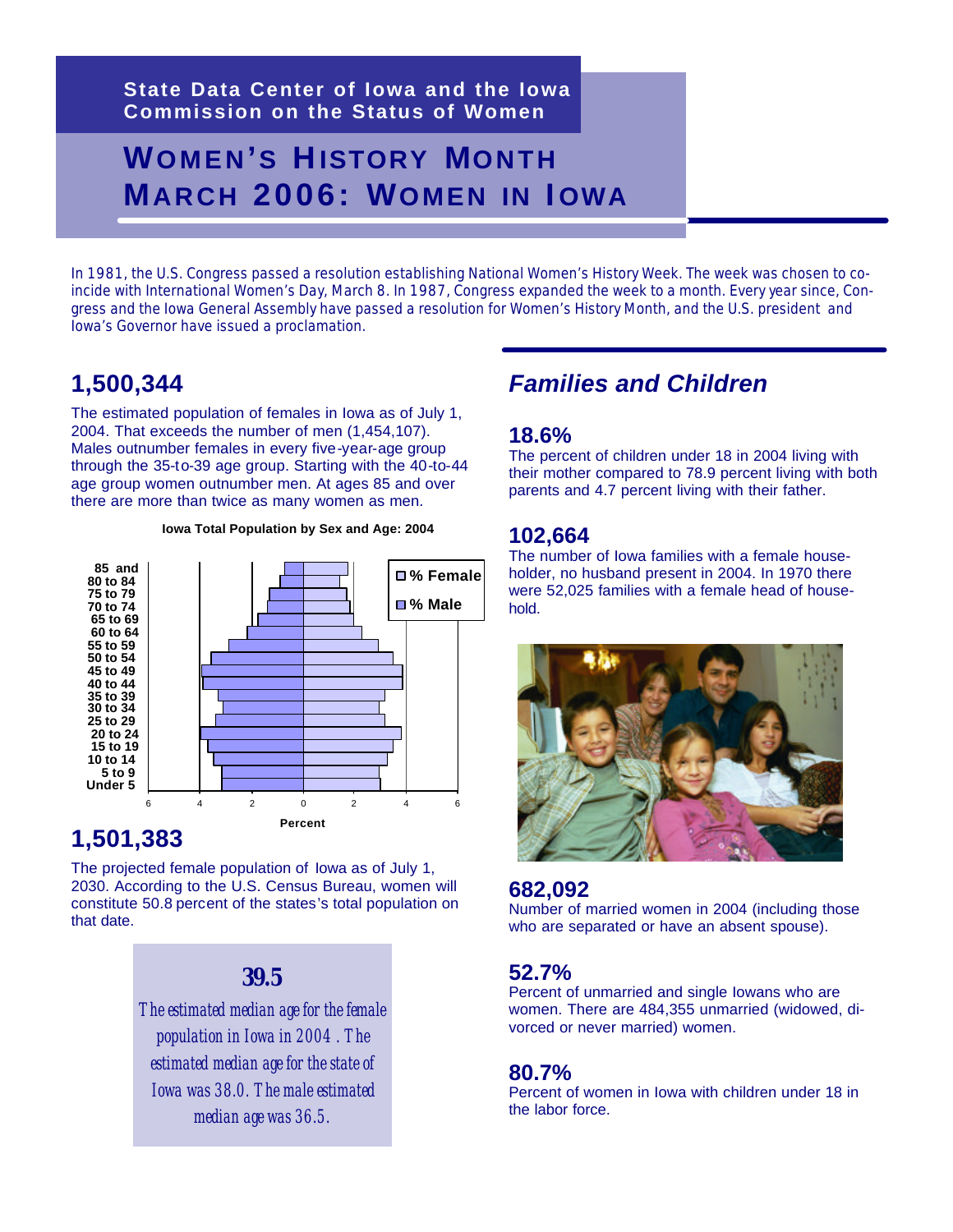## *E DUCATION*

#### **251,738**

The number of girls enrolled in the state's elementary and high schools during the 2004-2005 school year.

### **91.0**

The graduation rate for girls during the 2004- 2005 school year. The graduation rate for boys was 88.6. Source: Iowa Department of Education

#### **89.9%**

The percentage of women in Iowa age 25 and over, who had at least a high school education in 2004. This compares to 61.8 percent of women who had completed 4 years of high school or higher in 1970.

years of college or higher in 1970.

### **68,636**

Number of women in Iowa 25 years and older with an advanced degree in 2004. (e.g., master's, professional, doctorate.) The number of men in Iowa with an advanced degree in 2004 was 68,297.

**115,536**

Enrollment of women in Iowa's universities and colleges. Women make up 55.5 percent of the total enrollment. Source: Iowa College Student Aid Commission

## **SPORTS AND RECREATION**

## **60,357**

The number of Iowa high school girls participating in athletics in 2005. Volleyball has the highest participation with 14,022 followed by softball 11,712; basketball 9,570; and track and field 9,350.

Source: Iowa Girls High School Athletic **Union** 

## **3,627**

The number of unduplicated women sport participants in Iowa's 4-year colleges and universities in 2004-05.

Source: Office of Postsecondary Education of the U.S. Department of Education



### *Voting 71.5%*

*The percentage of women citizens in Iowa who reported voting in the 2004 presidential election, higher than the 66 percent of their male counterparts who cast a ballot.*



#### **23.0%**

The percentage of women in Iowa age 25 and over, with a bachelor's degree or higher in 2004. This compares to 7.5 percent of women who had completed 4





**The 1970 and 1980 censuses used the categories 4 years or more college.**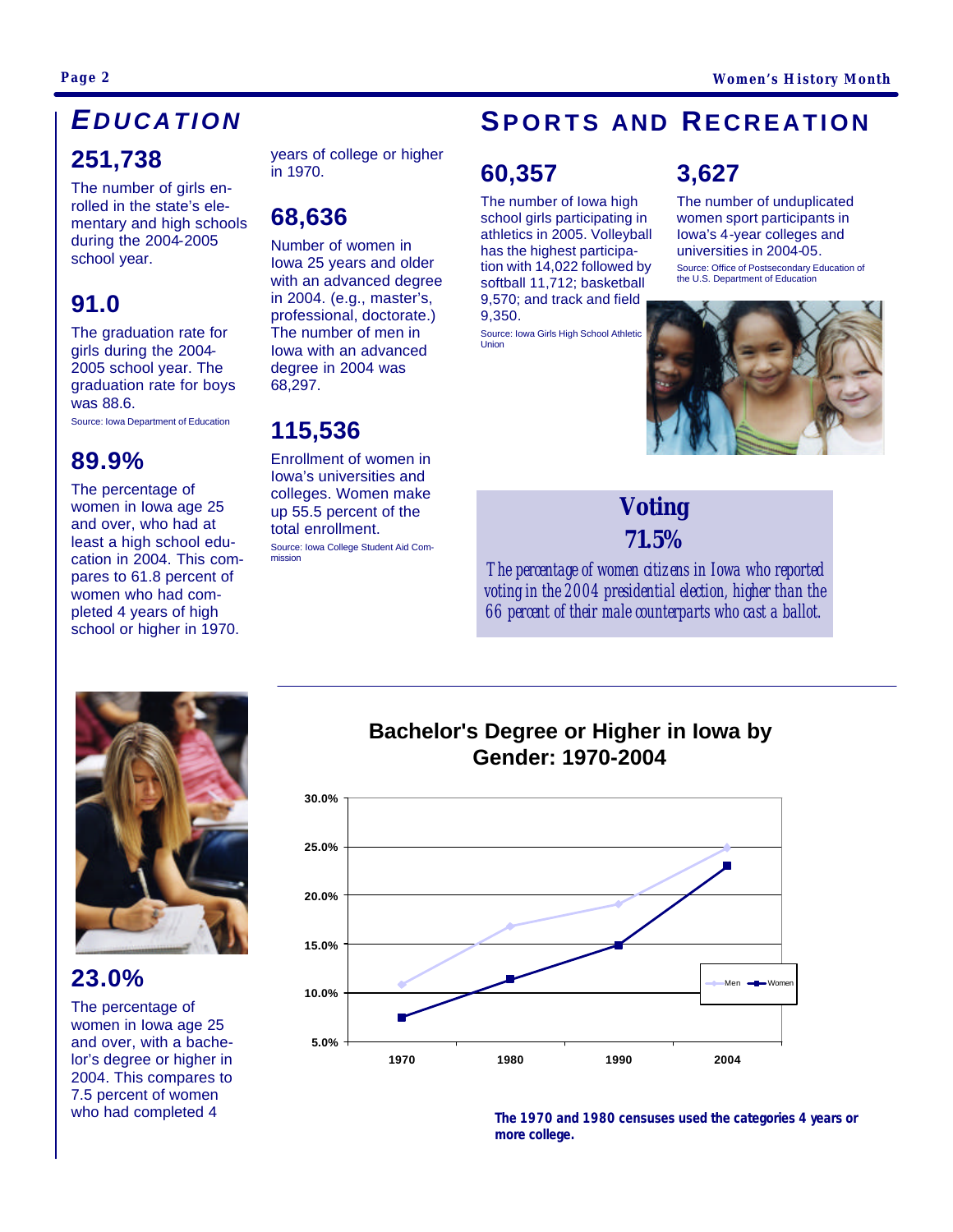## *BUSINESSES AND JOBS*

#### **63,821**

The number of womenowned firms in 2002. These firms account for \$7,398,962,000 in sales and receipts.

### **19.1%**

The percent increase in women-owned firms between 1987 and 2002. Source: 2002 Survey of Business Owners

### **3.8%**

The unemployment rate for women in Iowa in 2004. The Iowa unemployment rate at that time was 4.0%.

#### **64.2%**

The percent of Iowa women age 16 years and over in the labor force in 2004. The percent of men in Iowa age 16 and over in the labor force was 75.8%.

### *Earnings* **\$27,176**

The median earnings in 2004 inflation-adjusted dollars for full-time, yea<sup>po%</sup> round women workers in<br>  $\frac{1}{35.0\%}$ Iowa. Men in Iowa had median earnings of \$36,894. 30.0%

#### *Industry* **253,070**

The number of Iowa women in Iowa in the education, health, and social services industry. More women,  $36.2\%$  of  $_{0.0\%}$ 10.0%

Iowa's total female labor force, work in this one industry group than in any other.

#### **13.3%**

The percent of women who work in the retail trade industry, the second highest industry for the female labor force. Approximately 9.9 percent work in the finance and insurance, and real estate and rental and

*Serving Our Nation 13,964 The number of Iowa women who are veterans of the U.S. armed forces.* 

leasing industry, 9.6 percent in manufacturing, and 7.9 percent work in the arts, entertainment, and recreation, and accommodation and food services industry.

## *Occupation* **35.6%**

The percent of women in Iowa in management, professional, and related occupations. This is the largest

occupation group for women in the state.

# **158,210**

The number of Iowa women in office and administrative support occupations. Women represent a wide variety of occupations in Iowa. For instance, there are about 53,717 women in management occupations and 26,069 registered nurses.

#### **Employment for Women in Iowa by Industry: 2004**



#### **Employment by Occupation (Percent of Population)**



# *Coming to America 3.1%*

*The percent of Iowa women who are foreignborn.*